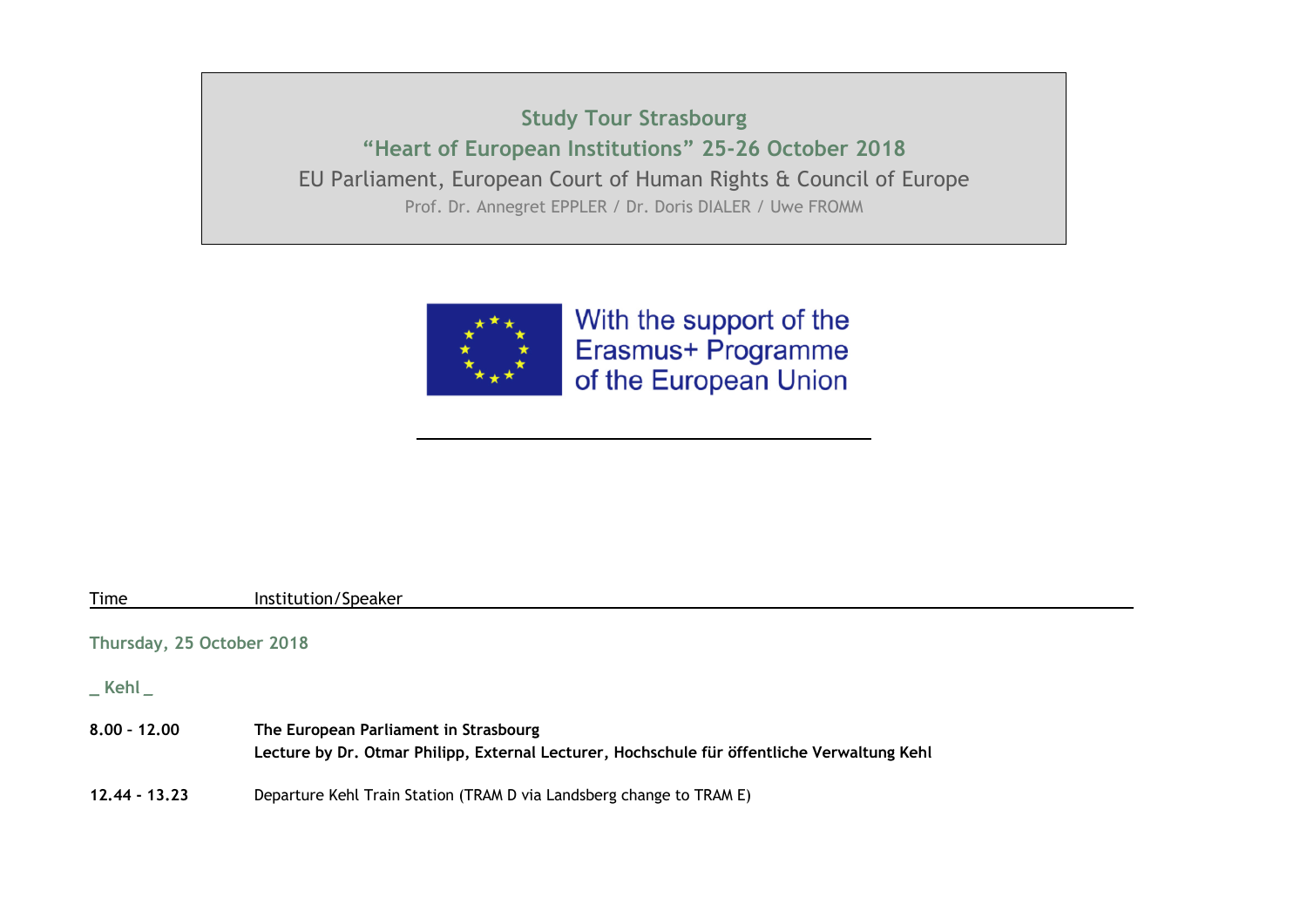| <b>TRANSPORT</b><br><b>YOUR TRIP</b>                                                       | <b>HOUR</b>  | <b>DURATION</b> |  |
|--------------------------------------------------------------------------------------------|--------------|-----------------|--|
| Take the Tram D from Bahnhof in direction to Poteries<br><b>Tram</b>                       | 12h44        | $11$ min        |  |
| Get off at Landsberg                                                                       | 12h55        |                 |  |
| <b>Walk</b><br>Walk 98 m to Landsberg                                                      | 12h57        | 1 min           |  |
| Take the Tram E from Landsberg in direction to Robertsau<br><b>Boecklin</b><br><b>Tram</b> | <b>13h06</b> | 17 min          |  |
| Get off at Parlement Européen                                                              | 13h23        |                 |  |

**\_ Strasbourg \_**

| $16.43 - 17.16$ | Departure EU Parlament (TRAM E via Landsberg change to TRAM D)                       |                                                                      |
|-----------------|--------------------------------------------------------------------------------------|----------------------------------------------------------------------|
| $16:15 - 16:30$ | Check out                                                                            |                                                                      |
|                 | Discussion/Exchange: Dr. Rainer Wieland, Vice-President of the Parliament (DE, EPP)  |                                                                      |
|                 | Lecture I: The Agenda of the Plenary Session 22/10-25/10 (Speaker: Dr. Doris DIALER) |                                                                      |
| $15:00 - 16:00$ | Room LOW $R - 1.3$                                                                   |                                                                      |
| 14:00 - 15:00   | Strasbourg Gallery "Hemicycle": Plenary Session                                      |                                                                      |
| $13:30 - 14:00$ | Accreditation Visitors' Entrance                                                     | Louise Weiss No 2, Allée du<br>Printemps 1, F-67070 Strasbourg cedex |
| $13:30 - 16:45$ | <b>EUROPEAN PARLIAMENT</b>                                                           |                                                                      |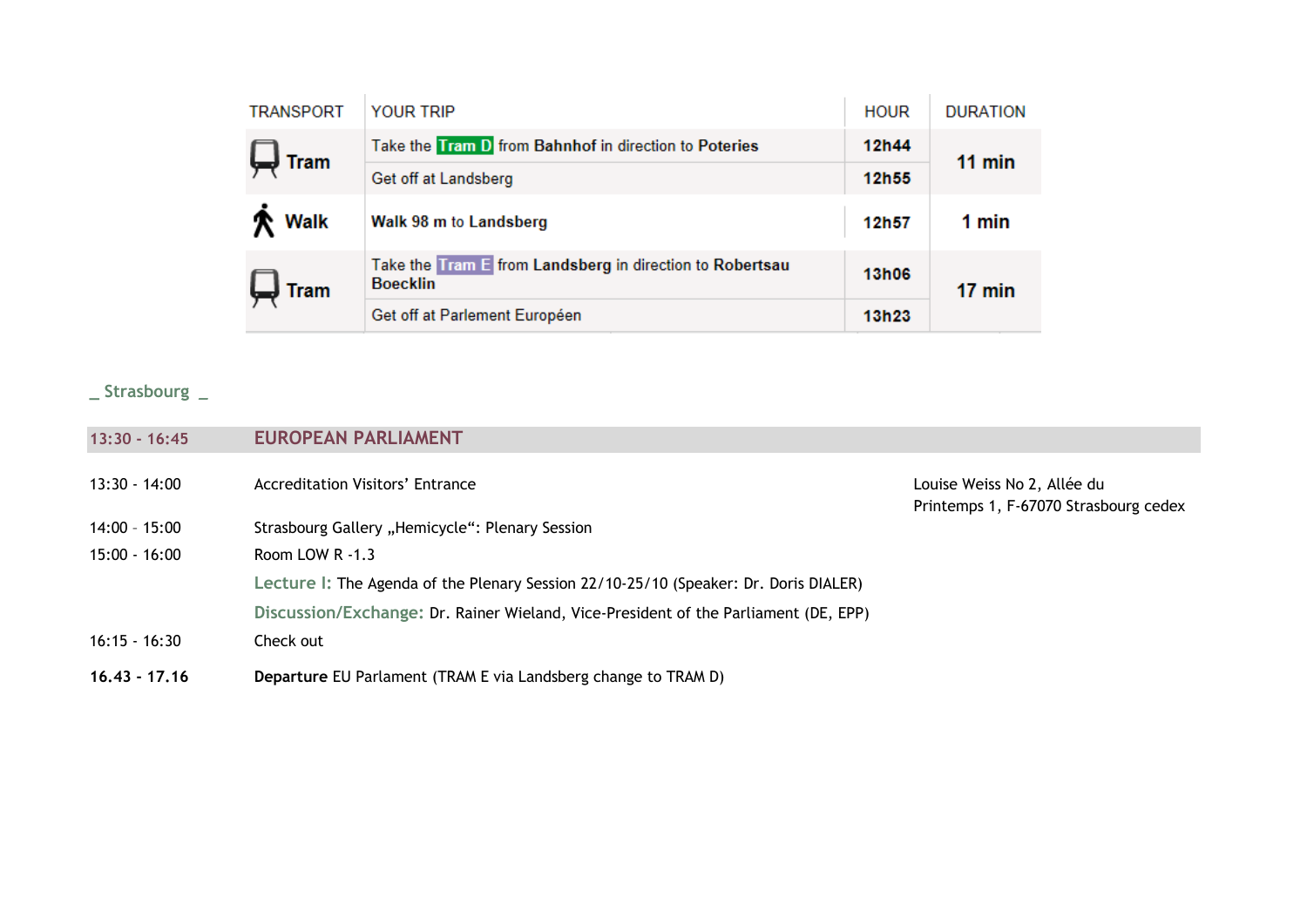| <b>TRANSPORT</b> | <b>YOUR TRIP</b>                                                             | <b>HOUR</b>  | <b>DURATION</b> |
|------------------|------------------------------------------------------------------------------|--------------|-----------------|
| $\Box$ Tram      | Take the Tram E from Parlement Européen in direction to<br>Campus d'Illkirch | 16h42        | 18 min          |
|                  | Get off at Landsberg                                                         | 17h00        |                 |
| <b>个 Walk</b>    | Walk 144 m to Landsberg                                                      | 17h05        | 1 min           |
| $\Box$ Tram      | Take the Tram D from Landsberg in direction to Kehl Bahnhof                  | <b>17h06</b> | $10$ min        |
|                  | Get off at Bahnhof                                                           | 17h16        |                 |

**\_ Kehl \_**

| $18:00 - 20:00$ | Inaugural Lecture and Kick-off Jean Monnet Chair                                                                                  |
|-----------------|-----------------------------------------------------------------------------------------------------------------------------------|
| 18.00 - 18.15   | Welcome Speech: Prof. Paul WITT, Rector of the University                                                                         |
| 18.15 - 18.45   | Inaugural Lecture: Prof. Dr. Annegret EPPLER                                                                                      |
|                 | "Demokratie und Rechtsstaatlichkeit in der Europäischen Union"                                                                    |
| 18.30 - 19.30   | <b>Panel Discussion: "Zeitenwende?"</b>                                                                                           |
|                 | Die Werte Demokratie, Rechtsstaatlichkeit, Offenheit und Europäische Integration                                                  |
|                 | Moderation: Prof. Dr. Annegret Eppler, Hochschule Kehl, Prof. Dr. Andreas Pattar, Hochschule Kehl                                 |
|                 | Panellists: Dr. Rainer WIELAND, Vizepräsident des Europäischen Parlaments (EVP)/ Prof. Dr. Andreas MAURER, Universität Innsbruck, |
|                 | SWP / Prof. Dr. Oliver SCHLUMBERGER, Universität Tübingen / Dr. Doris DIALER, Donau-Universität Krems, APA Europäisches Parlament |
|                 | / Karlfriedrich Schaller, Pfarrer im Ruhestand                                                                                    |

19.30 - 20.30 **Reception** / Sektempfang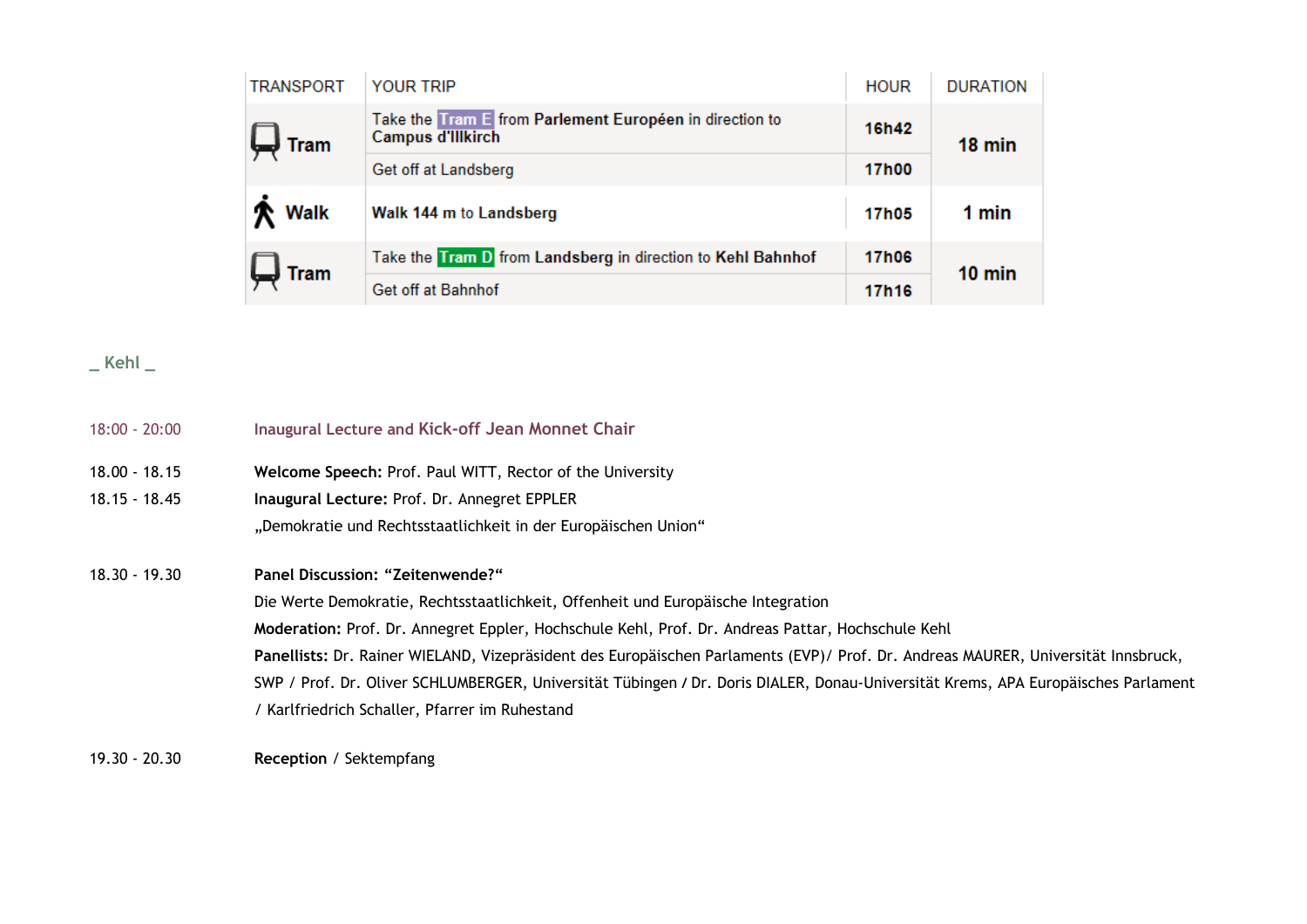### **Friday, 26 October 2018 Strasbourg**

#### **09.03 - 09.40** Departure Kehl Train Station (TRAM D via Landsberg change to TRAM E)

| <b>TRANSPORT</b>             | <b>YOUR TRIP</b>                                                            | <b>HOUR</b> | <b>DURATION</b>  |
|------------------------------|-----------------------------------------------------------------------------|-------------|------------------|
| $\bigcup$ Tram               | Take the Tram D from Bahnhof in direction to Poteries                       | 09h03       | $10 \text{ min}$ |
|                              | Get off at Landsberg                                                        | 09h13       |                  |
| <b>个 Walk</b>                | Walk 98 m to Landsberg                                                      | 09h15       | 1 min            |
| $\overline{\mathbf{r}}$ Tram | Take the Tram E from Landsberg in direction to Robertsau<br><b>Boecklin</b> | 09h17       | 17 min           |
|                              | Get off at Parlement Européen                                               | 09h34       |                  |

# **09.45 - 11:45 EUROPEAN COURT OF HUMAN RIGHTS (ECHR)**

- 09:45 10:15 Accreditation Visitors' Entrance **Allée des Droits des Hommes, F-67000**
- 10:15 10:30 **Intro:** Movie about the European Court of Human Rights
- 10.30 11.30 **Lecture:** Tasks and Role of the European Court of Human Rights
- Speaker: Offical
- 11:30 11:45 Check out

12:00 - 14:00 **Lunch & Coffee Break** Restaurant Jardin de L'Orangerie (Parc)

## **14:15 - 17:30 COUNCIL OF EUROPE**

- 14.15 14:30 Accreditation Service des Visites F-67075 Strasbourg Cedex
- 14:30 15:15 Visit of the Plenary
- 15:15 16:15 **Lecture I:** Role of the Council of Europe in the Political Landscape of Europe